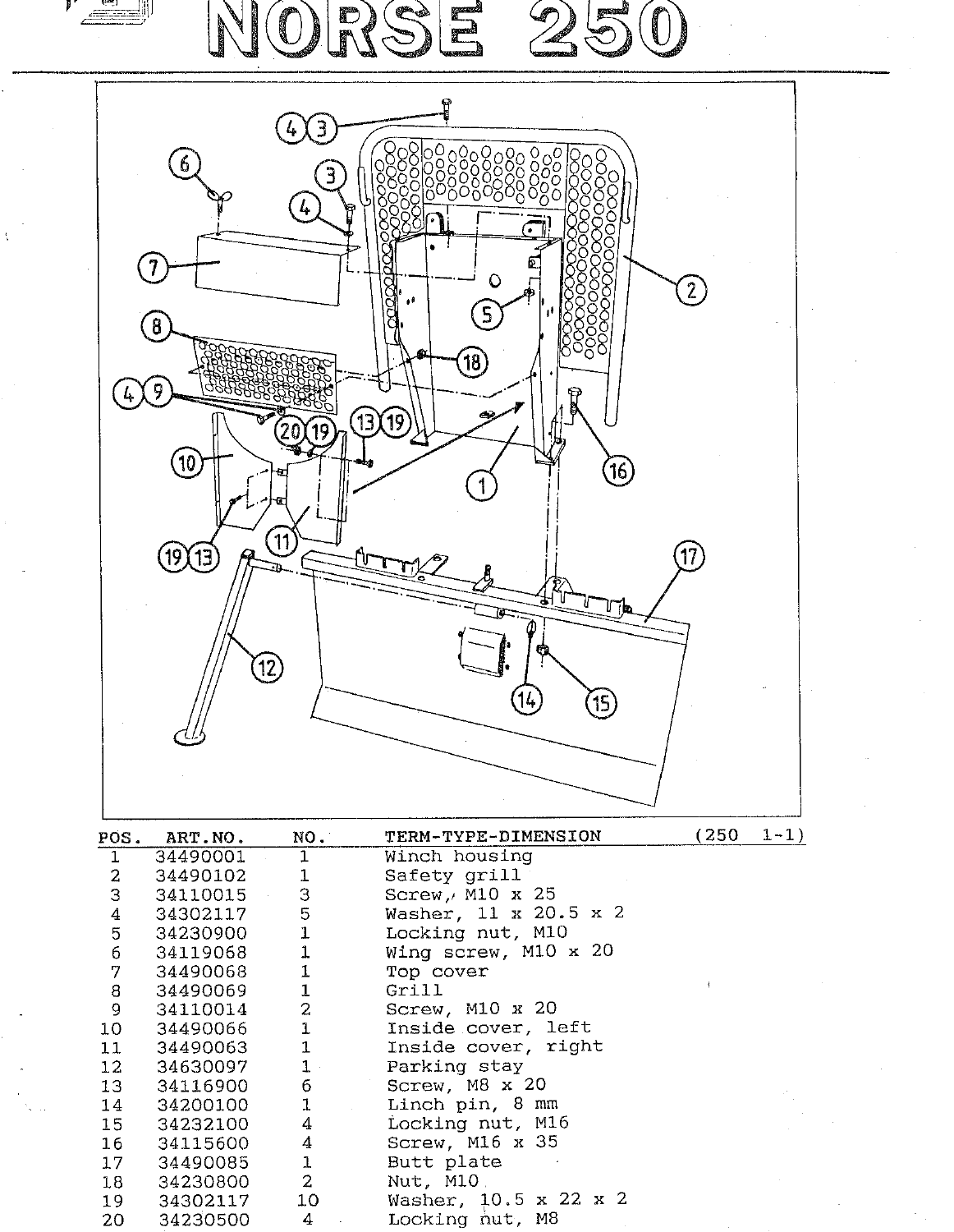

NORSE 250



| POS.           | ART.NO.  | NO.            | TERM-TYPE-DIMENSION                         | 250 | $4 - 1$ |
|----------------|----------|----------------|---------------------------------------------|-----|---------|
|                | 34910026 | 1              | Operating lever                             |     |         |
| $\mathbf{2}$   | 34910027 |                | Connection arm                              |     |         |
| З              | 34101024 | 2              | Bolt, 12 x 36                               |     |         |
| 4              | 34220150 | 2              | Split pin, 3 x 20                           |     |         |
| 5              | 34312001 | 2              | Locking washer, $10.5 \times 18 \times 0.9$ |     |         |
| 6              | 34119057 | 2              | Screw, M10 x 16                             |     |         |
| 7              | 34230500 | $\overline{2}$ | Locking nut, M8                             |     |         |
| 8              | 34371381 | 2              | Casing                                      |     |         |
| $\overline{9}$ | 34391380 | 2              | Jockey, plastic                             |     |         |
| 10             | 34110001 | 2              | Screw, M8 x 35                              |     |         |
|                | 34820003 |                | Operating cord                              |     |         |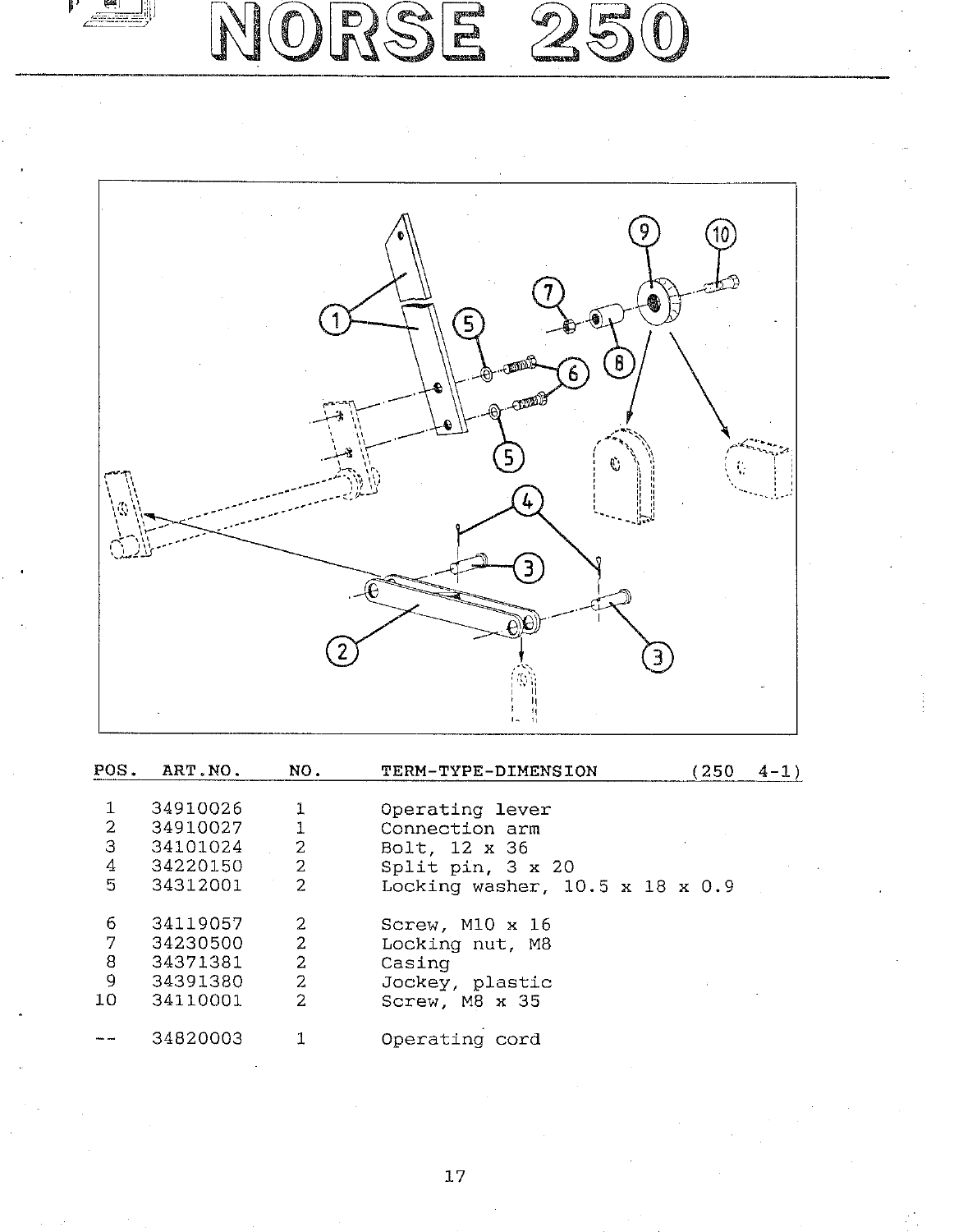| $2 - 1)$ |  |
|----------|--|
|          |  |
|          |  |

| 17              | 34060801 | $\mathbf{1}$   | Grease nipple, M6                           |
|-----------------|----------|----------------|---------------------------------------------|
| 18 <sup>7</sup> | 34816402 | $\mathbf{1}$   | Chain, single, 5/8"-124 links               |
| 19              | 34810304 | 1              | Chain lock, single, 5/8"                    |
| 20              | 34810053 | $\mathbf{1}$   | Chain tensioner                             |
| 21              | 34231300 | $\mathbf{1}$   | Locking nut, M12                            |
| 22              | 34430312 | $\overline{1}$ | Return spring, $\phi$ 2.5 x 25 x 85         |
| 23              | 34300108 | $\mathbf{1}$   | Distance washer, $35.5 \times 57 \times 2$  |
| 24              | 34490011 | $\mathbf{1}$   | Rear clutch half (main shaft support)       |
| $25^\circ$      | 34119057 | $\overline{4}$ | Screw, M10 x 15                             |
| 26              | 34312001 | $\overline{4}$ | Locking washer, $10.5 \times 18 \times 0.9$ |

**Locking nut, M30 <sup>x</sup> 2 Grease nipple, M6**

**34060801**